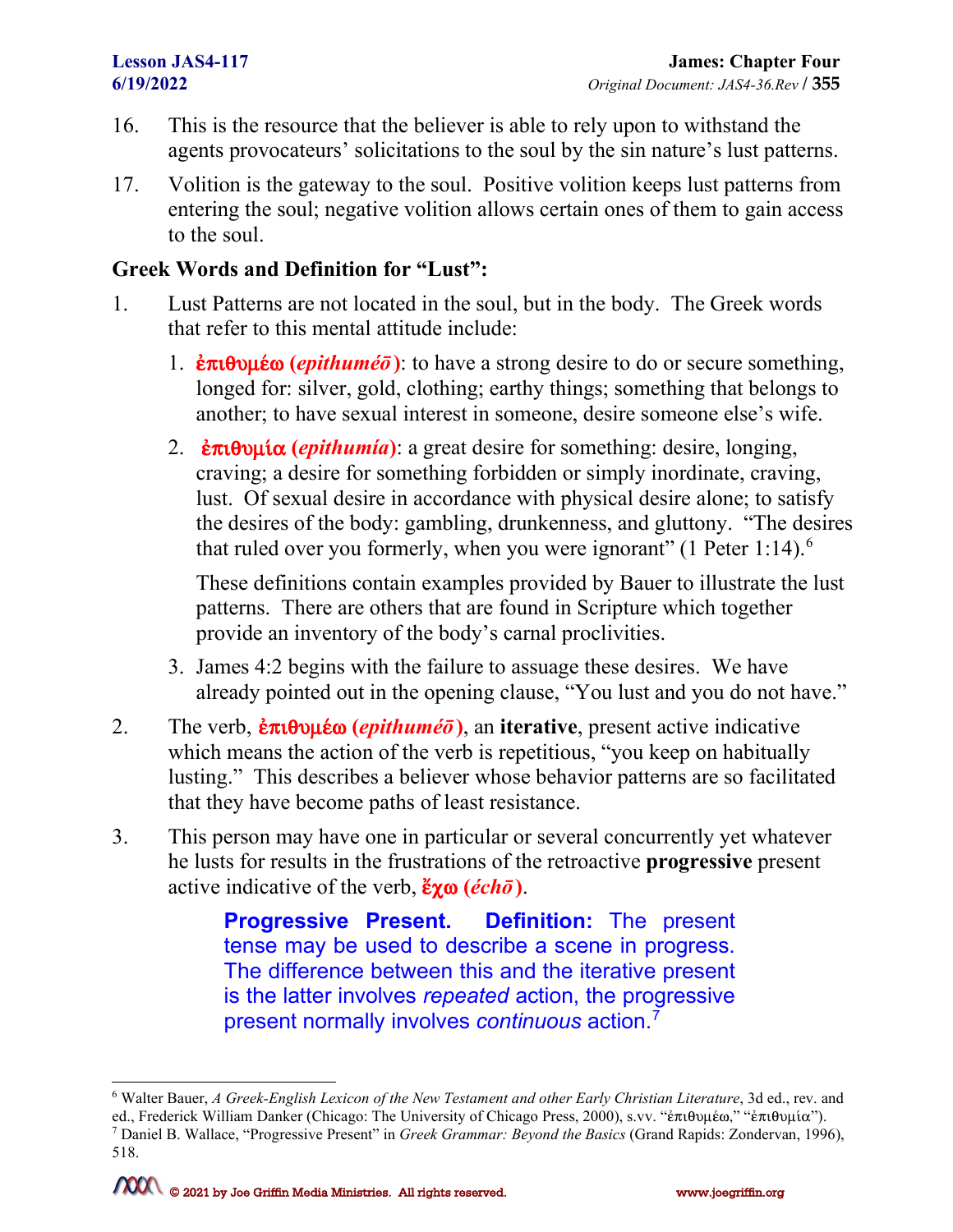- 4. This verse reads so far, "You keep on habitually lusting, but you continuously do not have …"
- 5. Yet, whatever the sin nature's lust pattern happens to be, it remains unassuaged. When the verse continues, we discover how fixated this person is about assuaging his lust pattern: "… so you commit murder." This is the present active indicative of **gove** 0 $\omega$  (*phoneuv* $\overline{\omega}$ ).
- 6. This person is so driven by a mental attitude lust pattern that the failure to fulfill it leads him to move to the overt lust pattern of homicide.
- 7. The King James Version translates the verb, *phoneúō* with the word "kill." But this does not precisely convey the true meaning of the word. The context is dealing with sins of various kinds.
- 8. There are situations where the act of "killing" someone is authorized and they include: self-defense, capital punishment, combat, and law enforcement.
- 9. Murder is defined as: "the crime of unlawfully killing a person especially with malice aforethought; to kill (a human being) unlawfully and with premeditated malice."[8](#page-1-0)
- 10. As the verse continues, we run into a word we encountered in the latter stages of James: Chapter Three:

**James 3:16** For where envy **[** zÁloj **(***zḗlos***) ]** and scheming and intrigue exists, in that place there is instability and opposition to established authority and every evil deed or action.(EXT)

- 11. In James 4:2, the word is the present active indicative of the verb zhlÒw **(***zēlóō***)**, This word has two applications dependent upon its context. In James 3:16, *zḗlos* describes the desire to remove a monarch from power. For example, in 2 Samuel, Absalom was envious of David. He did not want his father's possessions, he wanted him to lose his power.
- 12. In the context of James 4:2, the verb *zēlóō* also refers to envy, the desire to have a thing the person cannot acquire.

**Principle:** Jealousy is directed toward another person's asset which he wishes to acquire, while envy is directed toward the individual person. In the latter case, Absalom wishes to punish David by diminishing him of his power (2 Samuel 15:1–6).

13. In the context of James 4:2, the New American Standard Bible translates the verb *zēlóō* with "envious," which is also the case here. It is characterized by the desire to have another's asset—power, privilege—but cannot acquire it.

<span id="page-1-0"></span><sup>8</sup> *Merriam-Webster's Collegiate Dictionary*, 11th ed. (2014), s.v. "murder."